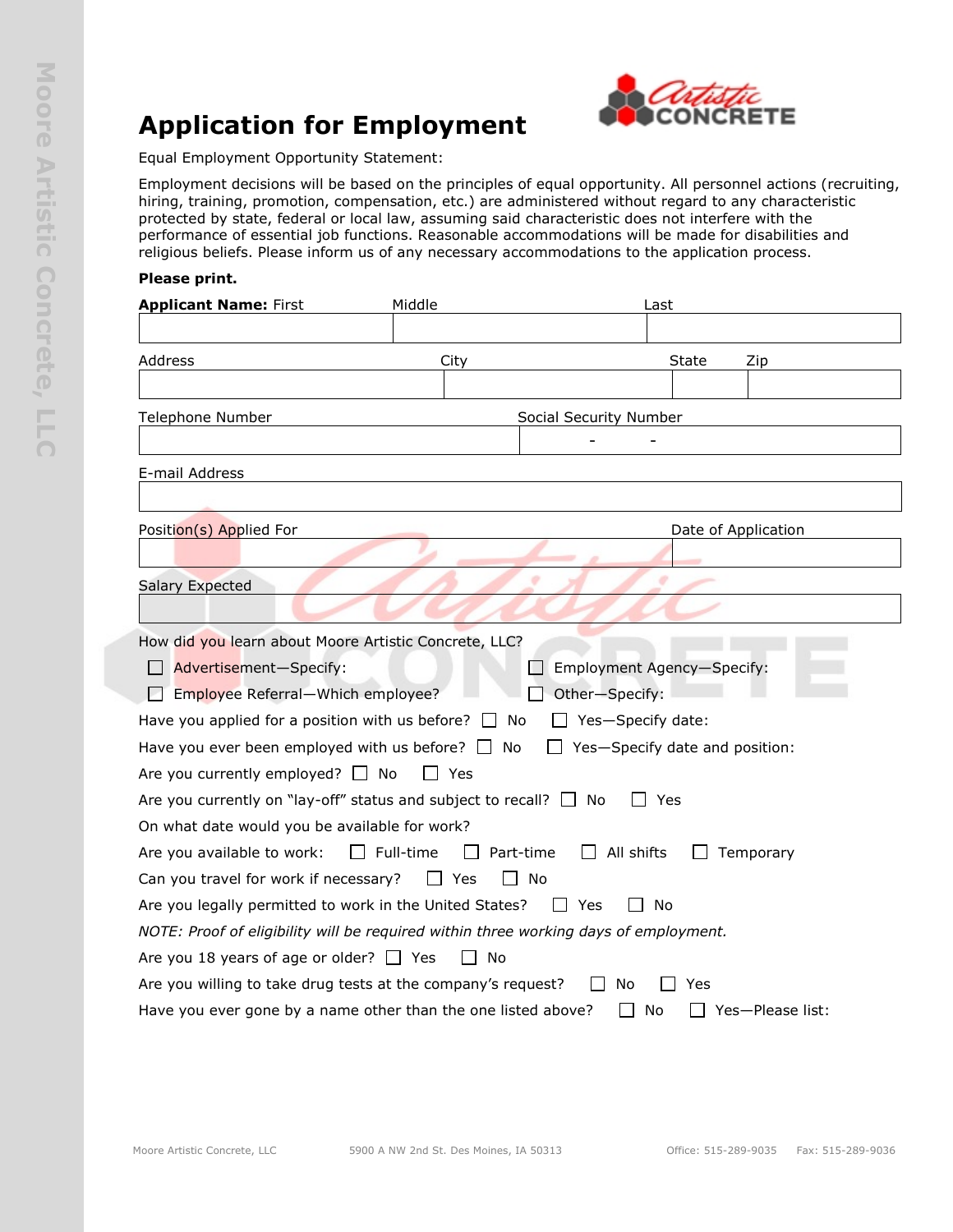# EDUCATION

| List the last 3 schools attended.                                                       |                  |          |        |  |
|-----------------------------------------------------------------------------------------|------------------|----------|--------|--|
| Name of College                                                                         |                  | Location |        |  |
|                                                                                         |                  |          |        |  |
| Years Completed                                                                         | Degree/Major     |          | G.P.A. |  |
|                                                                                         |                  |          |        |  |
| Diploma obtained?                                                                       | No<br>$\Box$ Yes |          |        |  |
| Name of College                                                                         | Location         |          |        |  |
|                                                                                         |                  |          |        |  |
| Years Completed                                                                         | Degree/Major     |          | G.P.A. |  |
|                                                                                         |                  |          |        |  |
| Diploma obtained?                                                                       | No<br>$\Box$ Yes |          |        |  |
| Name of High School                                                                     |                  | Location |        |  |
|                                                                                         |                  |          |        |  |
| <b>Years Completed</b>                                                                  | Degree/Major     |          | G.P.A. |  |
|                                                                                         |                  |          |        |  |
| Diploma obtained?<br>Yes<br>No                                                          |                  |          |        |  |
|                                                                                         |                  |          |        |  |
| <b>MILITARY SERVICE</b>                                                                 |                  |          |        |  |
| Have you ever served in the U.S. military?                                              | $\Box$ Yes       | No       |        |  |
| NOTE: If you answered "no" to the above question, please skip the rest of this section. |                  |          |        |  |
| What was the length of your military service?<br>years,<br>months                       |                  |          |        |  |
| What was your rank at time of discharge?                                                |                  |          |        |  |
| What type of training and work experience did you receive while in the military?        |                  |          |        |  |
|                                                                                         |                  |          |        |  |
|                                                                                         |                  |          |        |  |
|                                                                                         |                  |          |        |  |
| Describe how you most benefited from being in the service:                              |                  |          |        |  |
|                                                                                         |                  |          |        |  |
|                                                                                         |                  |          |        |  |
| Describe how you least benefited from being in the service:                             |                  |          |        |  |
|                                                                                         |                  |          |        |  |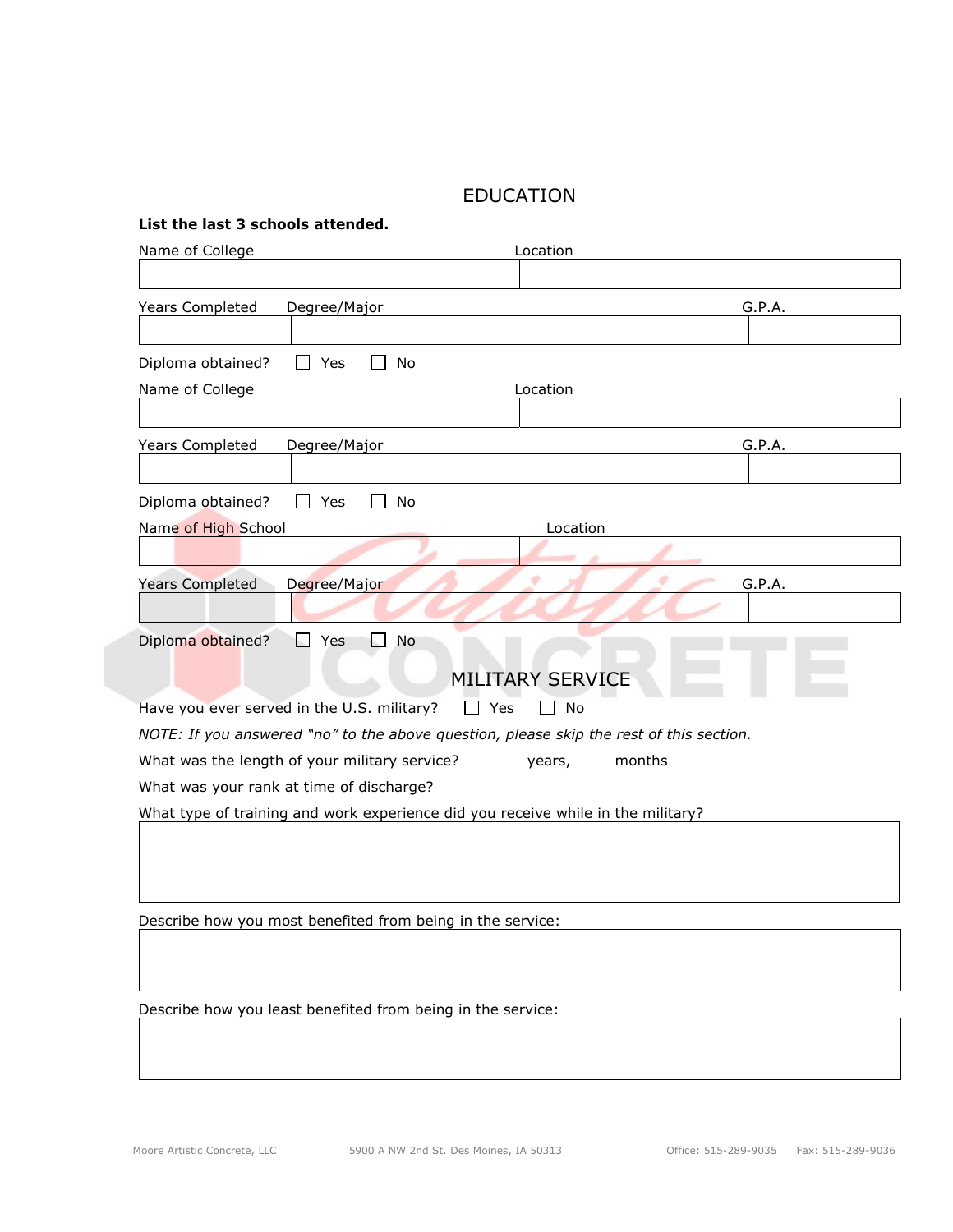# EMPLOYMENT HISTORY

| Employer                      |                    | Supervisor          |                   |
|-------------------------------|--------------------|---------------------|-------------------|
|                               |                    |                     |                   |
| Address                       |                    | Phone               |                   |
|                               |                    |                     |                   |
| Position Title and Duties     |                    |                     |                   |
|                               |                    |                     |                   |
|                               |                    |                     |                   |
| <b>Starting Date</b>          | <b>Ending Date</b> | <b>Starting Pay</b> | Ending Pay        |
|                               |                    |                     |                   |
|                               |                    |                     |                   |
| Why did you leave this job?   | No<br>$\mathsf{L}$ | Later               |                   |
| May we contact this employer? | Yes                |                     |                   |
| Employer                      |                    | Supervisor          |                   |
| <b>Address</b>                |                    |                     |                   |
|                               |                    | Phone               |                   |
|                               |                    |                     |                   |
| Position Title and Duties     |                    |                     |                   |
|                               |                    |                     |                   |
|                               |                    |                     |                   |
| <b>Starting Date</b>          | <b>Ending Date</b> | <b>Starting Pay</b> | <b>Ending Pay</b> |
|                               |                    |                     |                   |
| Why did you leave this job?   |                    |                     |                   |
| May we contact this employer? | No<br>Yes          | Later               |                   |
| Employer                      |                    | Supervisor          |                   |
|                               |                    |                     |                   |
| Address                       |                    | Phone               |                   |
|                               |                    |                     |                   |
| Position Title and Duties     |                    |                     |                   |
|                               |                    |                     |                   |
|                               |                    |                     |                   |
| <b>Starting Date</b>          | <b>Ending Date</b> | <b>Starting Pay</b> | <b>Ending Pay</b> |
|                               |                    |                     |                   |
| Why did you leave this job?   |                    |                     |                   |
| May we contact this employer? | No<br>Yes          | Later               |                   |
|                               |                    |                     |                   |